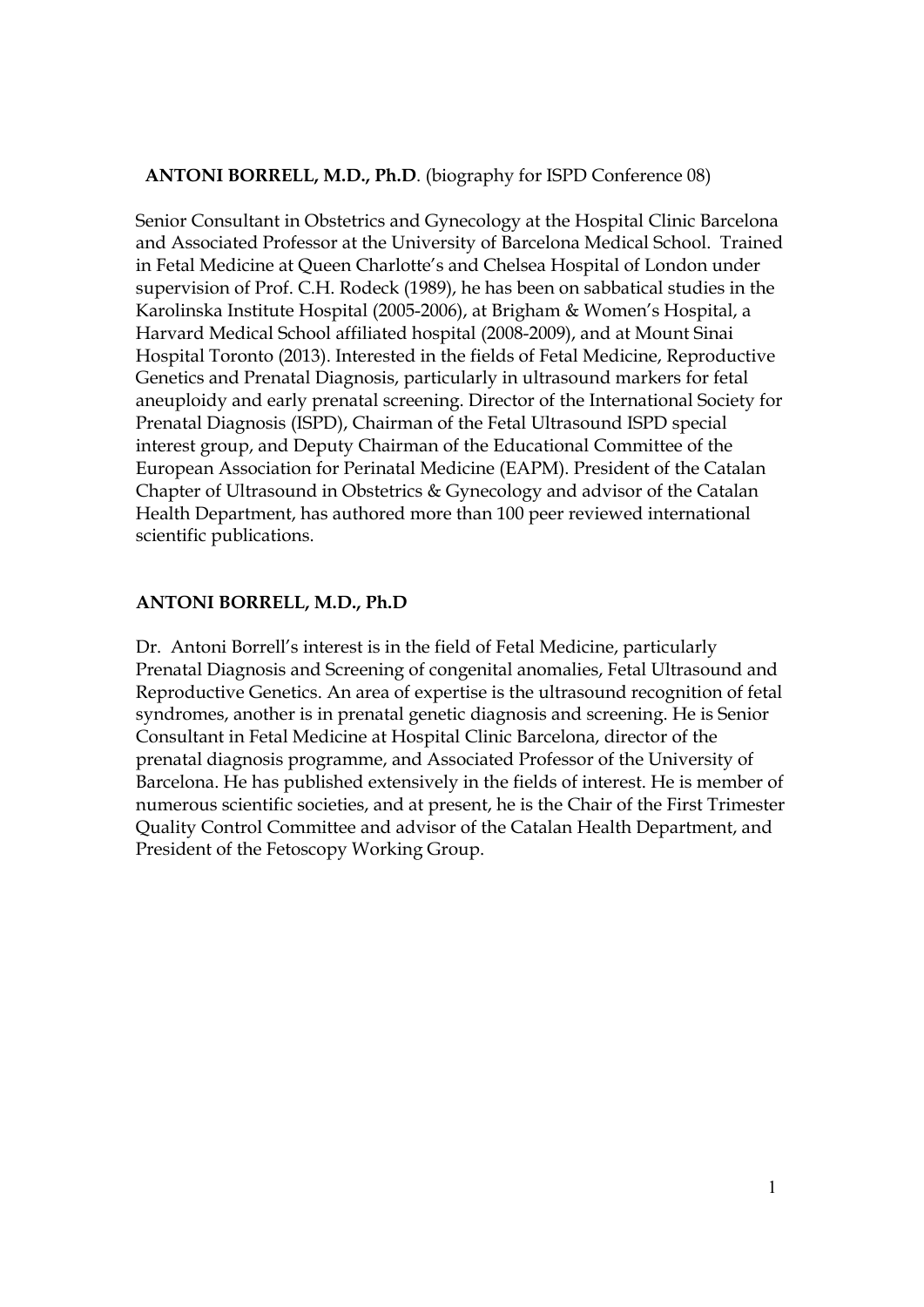## **ANTONI BORRELL, M.D., Ph.D**.

Graduated at the University of Barcelona Medical School in 1981.

Ph.D. degree at the University of Barcelona in 1995 ("Midtrimester ultrasound markers for aneuploidy").

Postgraduate Residency Training in Obstetrics and Gynecology at "Hospital Mutua de Terrassa" (Terrassa, Catalonia, Spain) (1983-1986).

Fellowship in Ultrasound and Prenatal Diagnosis in the Prenatal Diagnosis and Reproductive Counseling Unit of the University of Barcelona (Hospital Clinic) directed by Prof. A. Fortuny (1987-1988).

Fellowship in Fetal Medicine, advanced ultrasound and Doppler studies in the Institute of Obstetrics and Gynaecology, Royal Postgraduate Medical School, University of London, at Queen Charlotte's and Chelsea Hospital of London directed by Prof. C.H. Rodeck (1989).

Stage at the Harris Birthright Center for Fetal Medicine (King's College Hospital, University of London) (December 1989).

Sabbatical at the Molecular Medicine Center of Karolinska University Hospital, Stockholm, Sweden, under supervision of Dr. The-Hung Bui (2005-2006).

Sabbatical studies at Brigham & Women's Hospital affiliated at Harvard Medical School, Boston, MA (2007-2008).

Sabbatical at the Prenatal Diagnosis and Medical Genetics Program of the University of Toronto, Mount Sinai Hospital, Toronto, Ontario, Canada, supervised by David Chitayat (2013).

Consultant in Obstetrics and Gynecology in the Hospital Clinic – University of Barcelona Medical School ascribed to the Prenatal Diagnosis Unit (1990-1999). Regional Reference Centre for the Department of Health of Catalonia.

Head of the clinical area of Prenatal Diagnosis Unit of the Hospital Clinic – University of Barcelona Medical School (2000-2018).

Associated Professor in Obstetrics and Gynecology at the University of Barcelona Medical School (1997-2018).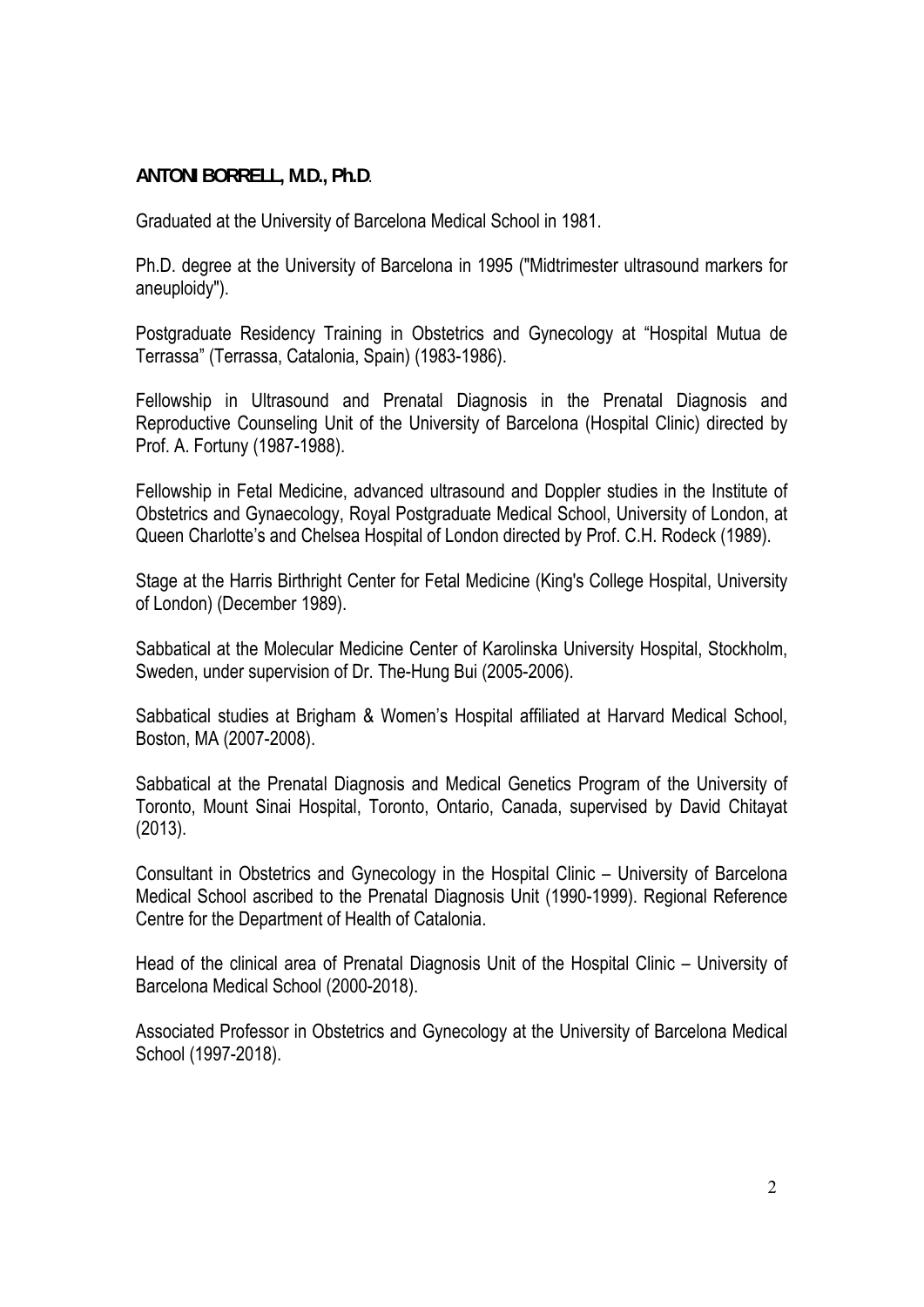Member of The Research Unit on Fetal-Maternal Medicine. IDIBAPS - Foundation for Biomedical Research. Hospital Clinic. University of Barcelona and CIBERER (Rare diseases research group).

Member of the International Society of Ultrasound in Obstetrics and Gynecology (ISUOG)(from 1991), International Fetal Medicine and Surgery Society (IFMSS)(1994- 2006), International Society for Prenatal Diagnosis and Therapy (ISPD)(from 1996) and Fetoscopy Working Group (from 2008).

Member of the Scientific Committee of the International Prenatal Screening Group (IPSG) formerly International Down's syndrome Screening Group (IDSSG) (2006-2012). Director of the International Society for Prenatal Diagnosis (2010-2014). Treasurer of the the International Society for Prenatal Diagnosis (2014-2018). Chairman of the Fetal Ultrasound ISPD special interest group (SIG) in 2012-2016 and Deputy-Chairman in 2010-2012.

Member of the Executive Boards of the Spanish Association for Prenatal Diagnosis (1998- 2002) and President of the Ultrasound Chapter of the Catalan Society of Obstetrics and Gynecology (2011-2017).

Deputy Chairman del Educational Committee de la European Association for Perinatal Medicine (EAPM) (2012-2014).

Certificate of Ultrasound Level IV of The Section on Ultrasound of the Spanish Society for Obstetrics and Gynecology (2000).

Supervisor of 4 PhD projects in 2008, 2010, 2015 and 2017

Member of the Editorial Board of "Progresos en Diagnóstico Prenatal" (from 1997) and "Progresos en Obstetricia y Ginecologia" (from 2000).

Advisor of the Catalan Health Department in the writing of the protocol on Prenatal Diagnosis issued in 2009 and 2018.

Authored a number of international and national scientific publications and more than 160 peer-reviewed papers with impact factor

Selected peer-review papers in the last 5 years:

-Clinical application of midtrimester non-invasive fetal RHD genotyping and identification of RHD variants in a mixed-ethnic population. Prenat Diagn. 2013;33:173-178.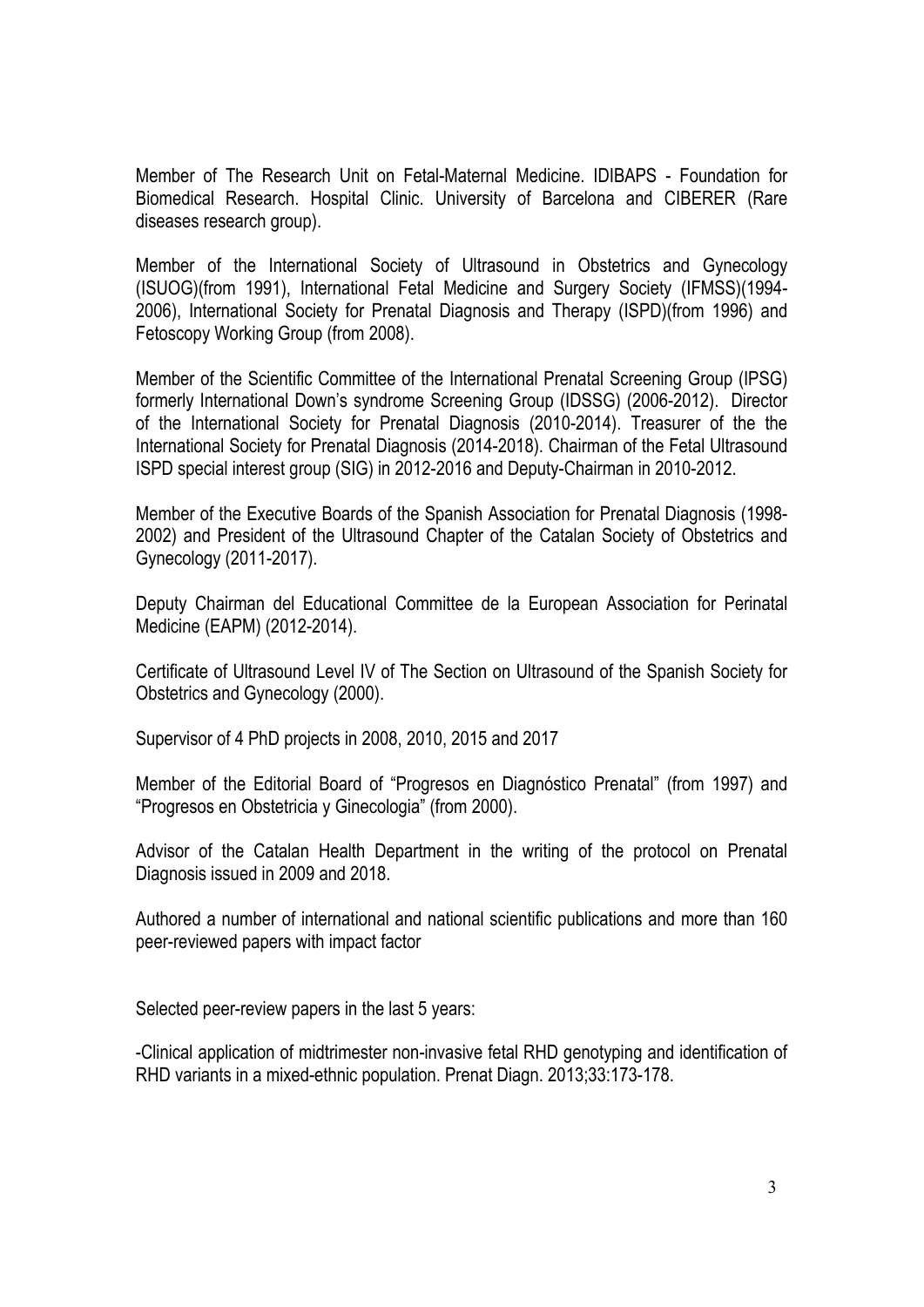-Cumulative sum plots and retrospective parameters in first-trimester ductus venosus quality assurance. Prenat Diagn. 2013:33;384-390. doi: 10.1002/pd.4079.

-Cisterna magna width at 11-13 weeks in the detection of posterior fossa anomalies. Ultrasound Obstet Gynecol. 2013 May;41(5):515-20.

-First-trimester Down syndrome screening in renal-transplanted pregnant women: a model for adjusting the false-positives rates. Prenat Diagn. 2013,33;467-470

-First-trimester detection of major cardiac defects with the use of ductus venosus blood flow Ultrasound Obstet Gynecol. 2012;42:51-57

- Likelihood ratios to apply for nasal bone, ductus venosus and tricuspid flow at the 11-13 weeks' scan in Down syndrome screening. Fetal Diagn Ther. 2013;34(2):116-20

- Position statement from the Aneuploidy Screening Committee on behalf of the Board of the International Society for Prenatal Diagnosis. Prenat Diagn. 2013 Jul;33(7):622-9

- Birth defects in Medically Assisted Reproduction pregnancies in the city of Barcelona. Prenat Diagn 2014;34:327-334. doi: 10.1002/pd.4286.

- Is nuchal translucency a useful aneuploidy marker in fetuses with crown-rump length of 28-44 mm CRL? Ultrasound Obstet Gynecol 2014; 43: 520-524. doi: 10.1002/uog.13203.

- Maternal plasma DNA testing for aneuploidy in pregnancies achieved by assisted reproductive technologies. Genet Med. 2014;16:419-2. doi: 10.1038/gim.2013.149

- Antral follicle count as a marker of ovarian biological age to reflect the background risk of fetal aneuploidy. Hum Reprod. 2014 Jun;29(6):1337-43. doi: 10.1093/humrep/deu055.

- Nuchal translucency thickness in the prediction of unbalanced translocations. Prenat Diagn. 2014 Oct;34(10):982-5. doi: 10.1002/pd.4409. Epub 2014 Jun 11

-How to perform an amniocentesis. Ultrasound Obstet Gynecol. 2014 Dec;44(6):727-31. doi: 10.1002/uog.14680

- Array comparative genomic hybridization and fetal congenital heart defects: a systematic review and meta-analysis. Ultrasound Obstet Gynecol. 2015 Jan;45(1):27-35. doi: 10.1002/uog.14695.

- More chorionic villi obtained at a single center compared to previously published reports. J Matern Fetal Neonatal Med. 2015 Jan;28(1):46-8. doi: 10.3109/14767058.2014.900748. Epub 2014 Apr 9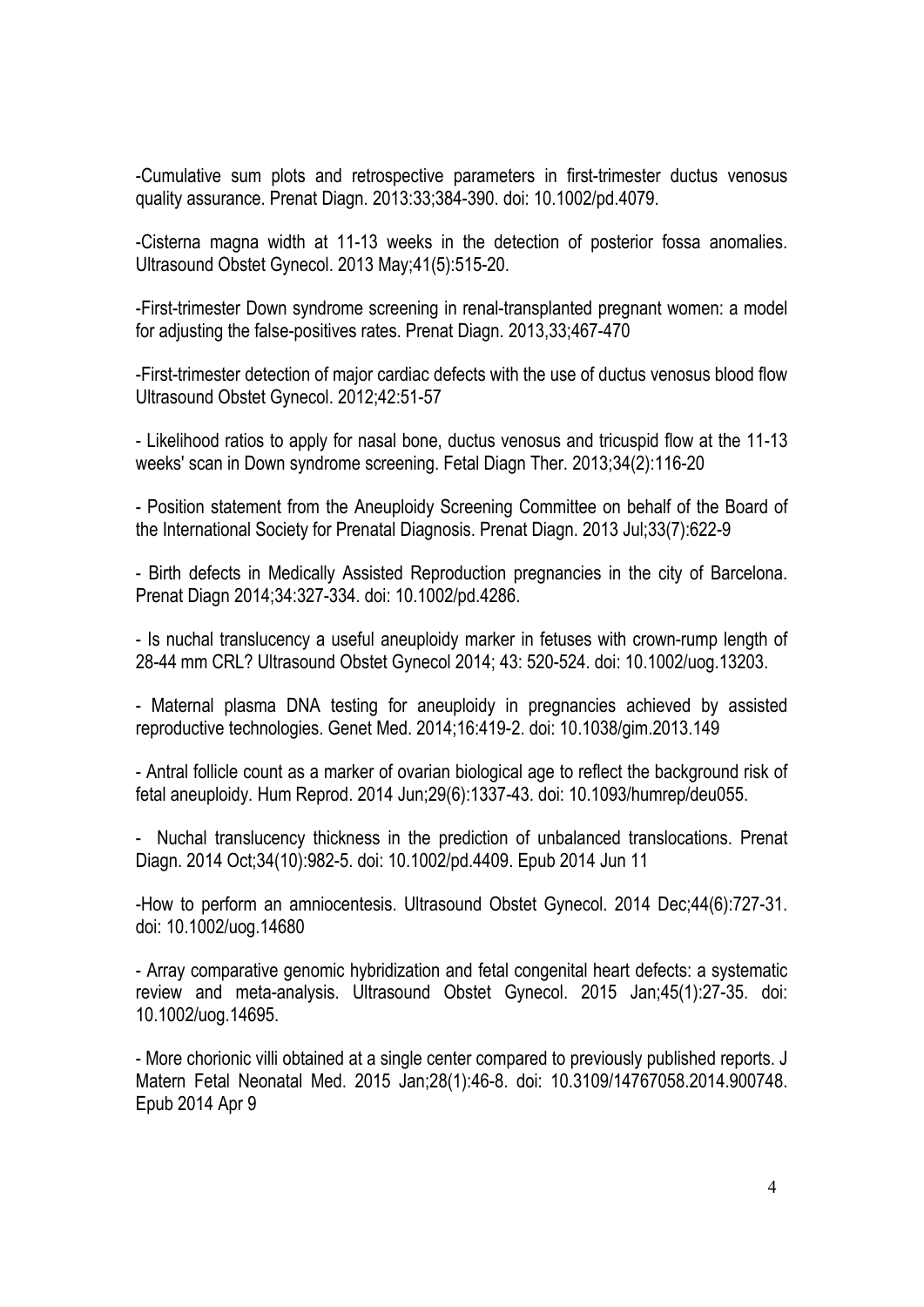-Further insights on diastolic dysfunction in first trimester trisomy 21 fetuses. Ultrasound Obstet Gynecol. 2015;45: 205-210. Epub 2014 Apr 4. doi: 10.1002/uog.13380. IF:3.14

-Role of ovarian reserve markers, antimüllerian hormone and antral follicle count, as aneuploidy markers in ongoing pregnancies and miscarriages. Fertil Steril. 2015 May;103(5):1221-1227.e2. doi: 10.1016/j.fertnstert.2015.02.022. Epub 2015 Mar 18.

-Position statement from the Chromosome Abnormality Screening Committee on behalf of the Board of the International Society for Prenatal Diagnosis. Prenat Diagn. 2015 Aug;35(8):725-34. doi: 10.1002/pd.4608. Epub 2015 Jun 4

-Genomic microarray in fetuses with increased nuchal translucency and normal karyotype – a systematic review and meta-analysis. Ultrasound Obstet Gynecol. 2015;46:650-658. doi: 10.1002/uog.14880. Epub 2015 Apr 20

-Transcervical chorionic villus sampling: a practical guide. J Matern Fetal Neonatal Med. 2016 Apr;29(8):1244-51. doi: 10.3109/14767058.2015.1043261. Epub 2015 Jun 11

-Intertwin crown-rump length discordance in the prediction of fetal anomalies, fetal loss and adverse perinatal outcome. J Matern Fetal Neonatal Med. 2016 Sep;29(17):2883-8. doi: 10.3109/14767058.2015.1107901. Epub 2015 Nov 23.

-Effectiveness of ovarian age as the background risk for aneuploidy screening in an unselected pregnant population. Reprod Biomed Online. 2016 Oct;33(4):500-505. doi: 10.1016/j.rbmo.2016.07.006.

- Crown-rump length audit plots with the use of operator-specific PAPP-A and β-hCG median MoM. Prenat Diagn. 2017 Mar;37(3):229-234. doi: 10.1002/pd.4996. Epub 2017 Jan 25.

- Heterotrisomy recurrence risk: a practical maternal age-dependent approach for excess trisomy 21 risk calculation after a previous autosomal trisomy. J Matern Fetal Neonatal Med. 2017 Jul;30(13):1613-1615. doi: 10.1080/14767058.2016.1219990. Epub 2016 Sep

- Genomic Microarray in Fetuses with Early Growth Restriction: A Multicenter Study. Fetal Diagn Ther. 2017;42(3):174-180. doi: 10.1159/000452217. Epub 2016 Nov 2.

- Overview of Chromosome Abnormalities in First Trimester Miscarriages: A Series of 1,011 Consecutive Chorionic Villi Sample Karyotypes.